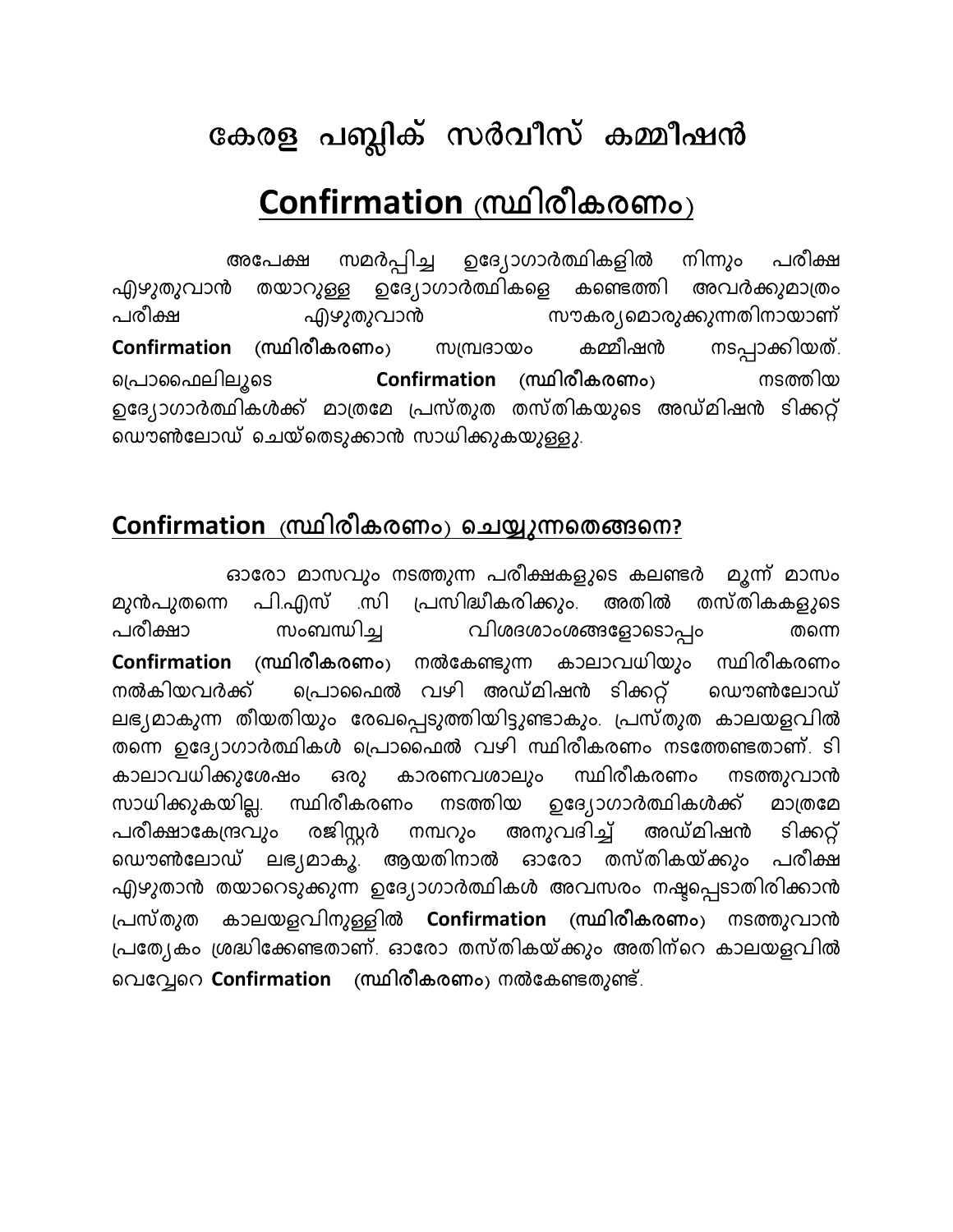തസ്തികകൾക്ക് Confirmation (സ്ഥിരീകരണം) നടത്തുവാൻ ഉദ്യോഗാർത്ഥികൾ പബ്ലിക് സർവീസ് കമ്മീഷന്റെ ഔദ്യോഗിക വെബ്സൈറ്റായ www.keralapsc.gov.in ഒറ്റത്തവണ രജിസ്ട്രേഷൻ ലെ പോർട്ടലിൽ അവരുടെ യൂസർ ഐഡിയും പാസ്സ്വേർഡും നൽകി ലോഗിൻ പേജിലെ ഹോം dashboard ൽ Confirmation (സ്ഥിരീകരണം) ചെയ്യുക. തസ്തികക*ളു*ടെ നടത്തുന്നതിനുള്ള ബട്ടൺ ഉണ്ടാകും. ഫ്ലതെങ്കിലും Confirmation (സ്ഥിരീകരണം) നടത്തേണ്ടുന്ന കാലയളവാണെങ്കിൽ അവയുടെ എണ്ണം കാണിച്ചുകൊണ്ടുള്ള നോട്ടിഫിക്കേഷൻ സ്ക്രീനിൽ കാണാൻ കഴിയും.



(സ്ഥിരീകരണം) നൽകുന്നതിനായി Confirmation ബട്ടണിൽ ക്ലിക് Confirmation ചെയ്യുക. അപ്പോൾ Confirmation (സ്ഥിരീകരണം) ചെയ്യേണ്ടുന്ന തസ്തികകളും അവയുടെ വലതു ഭാഗത്തായി CONFIRM NOW ബട്ടണും ദൃശ്യമാകും.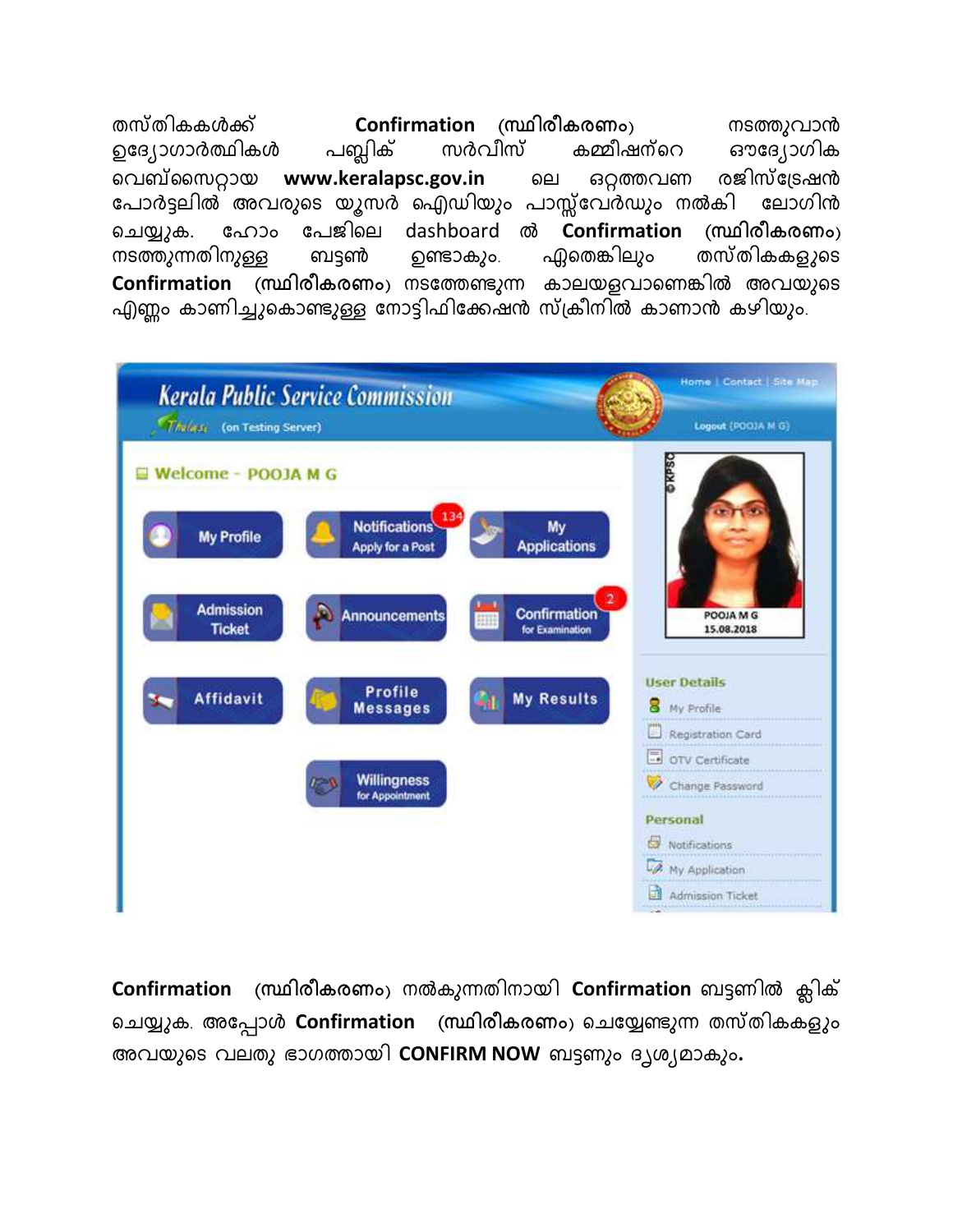|                                  | <b>Kerala Public Service Commission</b><br>T/V (43 (on Testing Server)                                                                                                                                                                                                                 | Logout (PGO)A M G)   |
|----------------------------------|----------------------------------------------------------------------------------------------------------------------------------------------------------------------------------------------------------------------------------------------------------------------------------------|----------------------|
|                                  | <b>Confirmation for Writing Examination</b>                                                                                                                                                                                                                                            | <b>DKPS</b><br>வலைதல |
| rejected.                        | Submit your Confirmation for Writing the Examination before the date specified<br>against each categories.<br>Admission Ticket will NOT be generated for those candidates who fail to submit<br>the confirmation within the date and their application for this post will be summarily |                      |
| œ.                               | Active Confirmation<br>Previous Confirmation (Date Over)                                                                                                                                                                                                                               | POOJA M G            |
|                                  |                                                                                                                                                                                                                                                                                        |                      |
|                                  | <b>Name of Post</b>                                                                                                                                                                                                                                                                    | 15.08.2018           |
|                                  | <b>VOCATIONAL INSTRUCTOR IN GENERAL INSURANCE</b><br>KVHSE                                                                                                                                                                                                                             | <b>User Details</b>  |
|                                  | Submit your Confirmation on or before 31-01-2020                                                                                                                                                                                                                                       | My Profile           |
|                                  |                                                                                                                                                                                                                                                                                        | Registration Card    |
|                                  | OVERSEER / DRAFTSMAN (MECHANICAL) GR.I.<br>Irrigation                                                                                                                                                                                                                                  | OTV Certificate      |
|                                  | Submit your Confirmation on or before 31-01-2020                                                                                                                                                                                                                                       | Change Password      |
|                                  |                                                                                                                                                                                                                                                                                        | Personal             |
| Cat. No.<br>599/2012<br>515/2012 |                                                                                                                                                                                                                                                                                        | Notifications        |

ഒരു പോസ്റ്റിന് നേരെയുള്ള CONFIRM NOW ബട്ടൺ ക്ലിക്ക് ചെയ്യുക.

| A STRICT WARNING<br>This Confirmation is an undertaking to write the exam.<br>If you are not sure of writing this examination, do not submit the<br>confirmation. Remaining absent after exercising the option of confirmation |    |                                                                                                                |  |                    |  |
|--------------------------------------------------------------------------------------------------------------------------------------------------------------------------------------------------------------------------------|----|----------------------------------------------------------------------------------------------------------------|--|--------------------|--|
|                                                                                                                                                                                                                                |    | will result in blocking of your profile.                                                                       |  |                    |  |
| <b>Examination Date</b>                                                                                                                                                                                                        | -2 | 04-03-2020 (Wednesday)                                                                                         |  |                    |  |
| Name of Post<br>599/2012<br>30 L<br><b>VOCATIONAL INSTRUCTOR IN GENERAL INSURANCE</b><br><b>KVHSE</b>                                                                                                                          |    |                                                                                                                |  |                    |  |
|                                                                                                                                                                                                                                |    | Click Send OTP button to receive a 6 digit One Time Password to your<br>registered Mobile Number *<br>Send OTP |  | $*80*$             |  |
|                                                                                                                                                                                                                                |    | Enter your OTP here                                                                                            |  | <b>Clinic Home</b> |  |
|                                                                                                                                                                                                                                |    | and press Submit Confirmation button                                                                           |  |                    |  |
| held on 04-03-2020 (Wednesday).                                                                                                                                                                                                |    | I do hereby confirm that I will attend the Examination for this Post scheduled to be                           |  |                    |  |
|                                                                                                                                                                                                                                |    | Submit Confirmation                                                                                            |  | Close              |  |
|                                                                                                                                                                                                                                |    |                                                                                                                |  |                    |  |
| My recent activities : 1                                                                                                                                                                                                       |    | Read this message on 22-01-2020 14:48:54<br>Read this message on 22-01-2020 15:24:16                           |  |                    |  |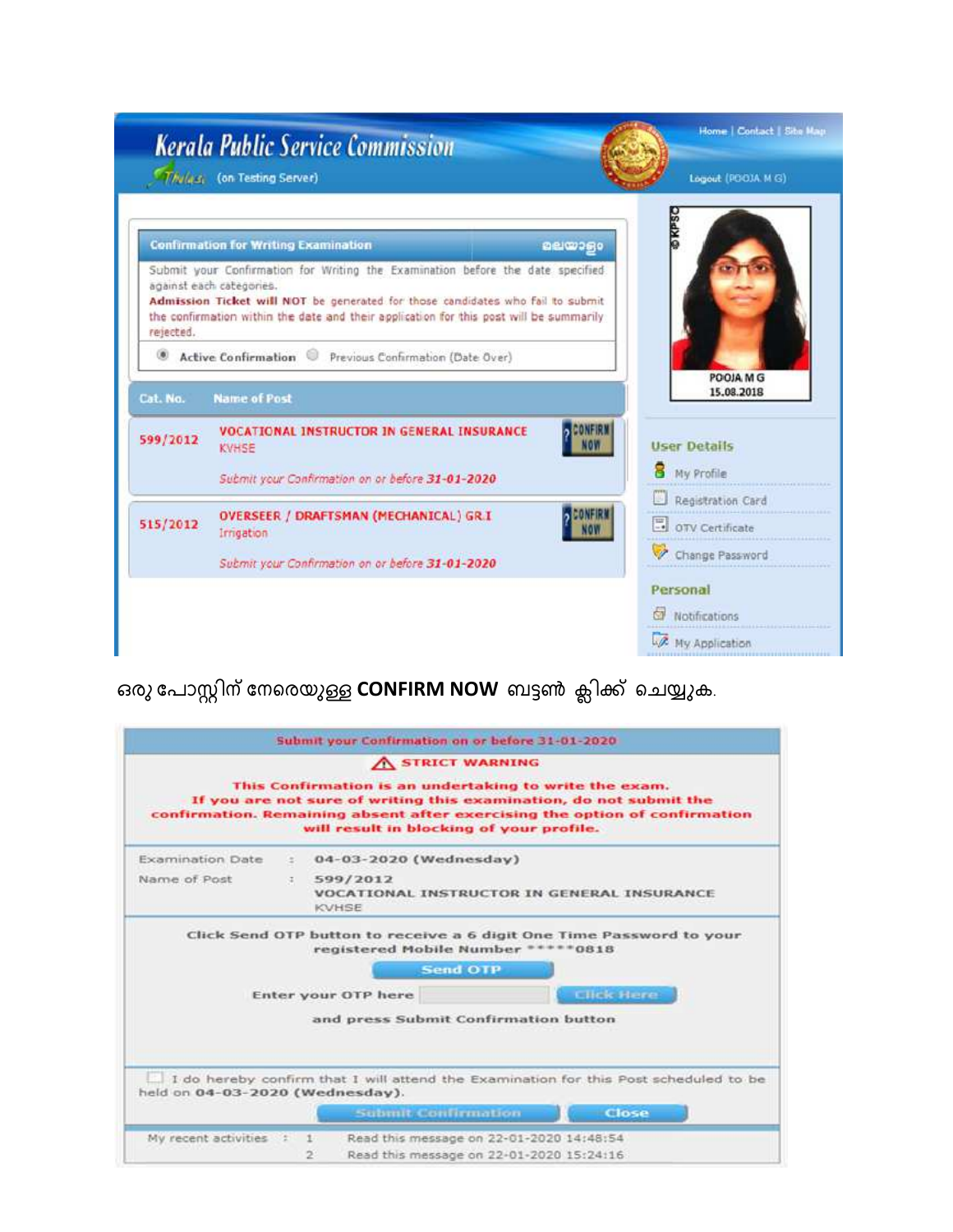നിങ്ങളുടെ രജിസ്റ്റർ ചെയ്ത മൊബൈലിൽ ഒടിപി (വൺ ടൈം പാസ്വേഡ്) അയയ്ക്കാൻ Send OTP ബട്ടൺ ക്ലിക്കുചെയ്യുക. അതിനുശേഷം OK ബട്ടൺ<br>പ്രസ് ചെയ്യുമ്പോൾ വൺടൈം പാസ്വേഡ് മൊബൈലിൽ ലഭിക്കും.

|                                                                 | Submit your Confirmation on or before 31-01-2020.                                                                                                                                                                                                      |
|-----------------------------------------------------------------|--------------------------------------------------------------------------------------------------------------------------------------------------------------------------------------------------------------------------------------------------------|
|                                                                 | A STRICT WARNING                                                                                                                                                                                                                                       |
|                                                                 | This Confirmation is an undertaking to write the exam.<br>If you are not sure of writing this examination, do not submit the<br>confirmation. Remaining absent after exercising the option of confirmation<br>will result in blocking of your profile. |
| Examination Date                                                | 04-03-2020 (Wednesday)                                                                                                                                                                                                                                 |
| Name of Post                                                    | 599/2012                                                                                                                                                                                                                                               |
|                                                                 | Thulasi<br><b>KN</b>                                                                                                                                                                                                                                   |
| Click Send OTP but                                              | One time Password will be sent to the mobile number.<br>Do you want to proceed?<br>re                                                                                                                                                                  |
|                                                                 | Cancel<br><b>CIRCO</b><br>Enter your OTP here<br><b>Click Hore</b>                                                                                                                                                                                     |
|                                                                 | and press Submit Confirmation button                                                                                                                                                                                                                   |
|                                                                 | I do hereby confirm that I will attend the Examination for this Post scheduled to be                                                                                                                                                                   |
|                                                                 | Submit Confirmation<br>Close                                                                                                                                                                                                                           |
| held on 04-03-2020 (Wednesday).<br>My recent activities<br>- 21 | Read this message on 22-01-2020 14:48:54                                                                                                                                                                                                               |

ലഭിച്ച ഒടിപി നിർദ്ദിഷ്ട സ്ഥാനത്ത് ടൈപ്പുചെയ്ത് Click Here ബട്ടൺ ക്ലിക്കുചെയ്യുക.

|                                 | Submit your Confirmation on or before 31-01-2020                                                                                                                                                                                                       |  |
|---------------------------------|--------------------------------------------------------------------------------------------------------------------------------------------------------------------------------------------------------------------------------------------------------|--|
|                                 | A STRICT WARNING                                                                                                                                                                                                                                       |  |
|                                 | This Confirmation is an undertaking to write the exam.<br>If you are not sure of writing this examination, do not submit the<br>confirmation. Remaining absent after exercising the option of confirmation<br>will result in blocking of your profile. |  |
| <b>Examination Date</b>         | 04-03-2020 (Wednesday)<br>÷.                                                                                                                                                                                                                           |  |
| Name of Post                    | 599/2012<br>2011<br>VOCATIONAL INSTRUCTOR IN GENERAL INSURANCE<br><b>KVHSE</b>                                                                                                                                                                         |  |
|                                 | A 6 digit One Time Password has been sent to your registered<br>Mobile Number                                                                                                                                                                          |  |
|                                 | <b>Click Here</b><br>Enter your OTP here 888583                                                                                                                                                                                                        |  |
|                                 | and press Submit Confirmation button                                                                                                                                                                                                                   |  |
|                                 | Did not recieve?  Resend OTP                                                                                                                                                                                                                           |  |
| held on 04-03-2020 (Wednesday). | I do hereby confirm that I will attend the Examination for this Post scheduled to be<br>Close<br>Submit Confirmation                                                                                                                                   |  |
| My recent activities :          | Read this message on 22-01-2020 14:48:54<br>$-1$                                                                                                                                                                                                       |  |
|                                 | Read this message on 22-01-2020 15:24:16<br>21                                                                                                                                                                                                         |  |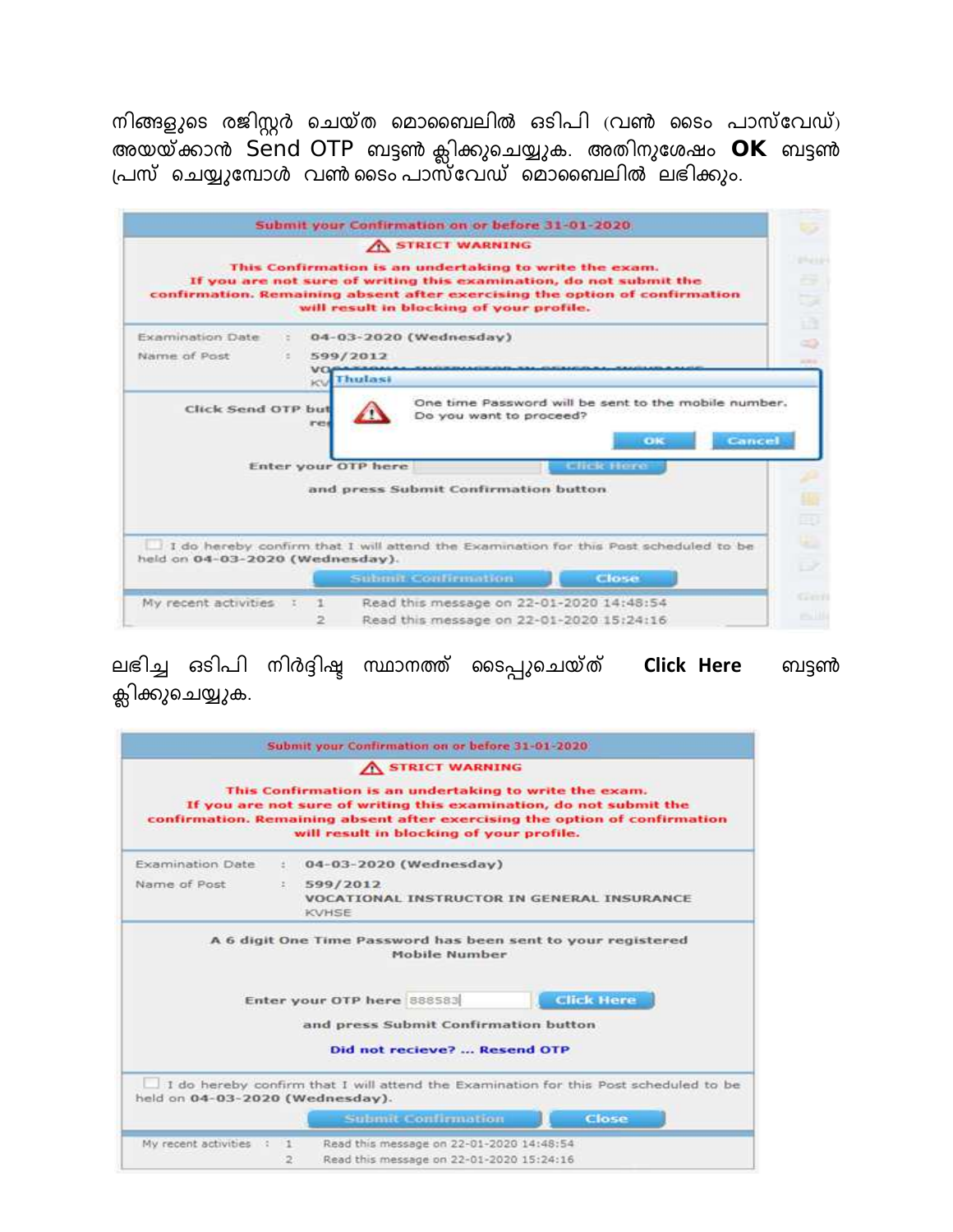അതിനുശേഷം താഴെ കാണുന്ന ഡിക്ലറേഷൻ ക്ലിക്ക് ചെയ്ത് Submit Confirmation ബട്ടൺ അമർത്തുക.

|                                                                                        | A STRICT WARNING                                                                                                                                                                                                                                       |
|----------------------------------------------------------------------------------------|--------------------------------------------------------------------------------------------------------------------------------------------------------------------------------------------------------------------------------------------------------|
|                                                                                        | This Confirmation is an undertaking to write the exam.<br>If you are not sure of writing this examination, do not submit the<br>confirmation. Remaining absent after exercising the option of confirmation<br>will result in blocking of your profile. |
| <b>Examination Date</b>                                                                | 04-03-2020 (Wednesday)                                                                                                                                                                                                                                 |
| Name of Post<br>599/2012<br>VOCATIONAL INSTRUCTOR IN GENERAL INSURANCE<br><b>KVHSE</b> |                                                                                                                                                                                                                                                        |
|                                                                                        |                                                                                                                                                                                                                                                        |
| held on 04-03-2020 (Wednesday).                                                        | Tick the declaration and press the Submit Confirmation button to proceed.<br>I do hereby confirm that I will attend the Examination for this Post scheduled to be                                                                                      |
| My recent activities : 1                                                               | <b>Submit Confirmation</b><br>Close<br>Read this message on 22-01-2020 14:48:54                                                                                                                                                                        |

ക്ലിക്ക് ചെയ്ത് തുടർന്ന് കാണിക്കുന്ന OK ബട്ടണും Confirmation (സ്ഥിരീകരണം) പൂർത്തിയാക്കാം.

| Submit your Confirmation on or before 31-01-2020                                                                                                                                                                                                                           | <b>W</b> Cargo Research                                                     |
|----------------------------------------------------------------------------------------------------------------------------------------------------------------------------------------------------------------------------------------------------------------------------|-----------------------------------------------------------------------------|
| A STRICT WARNING<br>This Confirmation is an undertaking to write the exam.<br>If you are not sure of writing this examination, do not submit the<br>confirmation. Remaining absent after exercising the option of confirmation<br>will result in blocking of your profile. | Personni<br><b>CO</b> Notifications<br>A My Application<br>Admission Tisket |
| 04-03-2020 (Wednesday)<br>Examination Date<br>Name of Post<br>599/2012                                                                                                                                                                                                     | <b>Sidualisticismum</b><br><b>LEA</b>                                       |
| 599/2012?                                                                                                                                                                                                                                                                  | OK<br><b>Cancel</b>                                                         |
|                                                                                                                                                                                                                                                                            | smer Juey.<br><b>E</b> by the the                                           |
| I do hereby confirm that I will attend the Examination for this Post scheduled to be<br>held on 04-03-2020 (Wednesday).                                                                                                                                                    | <b>Ed readbook</b>                                                          |
| <b>Submit Confirmation</b><br><b>Close</b><br>Read this message on 22-01-2020 14:48:54<br>My recent activities<br>л                                                                                                                                                        | El Pootograph<br>LP Sponner                                                 |
| Read this message on 22-01-2020 15:24:16<br>2                                                                                                                                                                                                                              | after some and some that the first                                          |